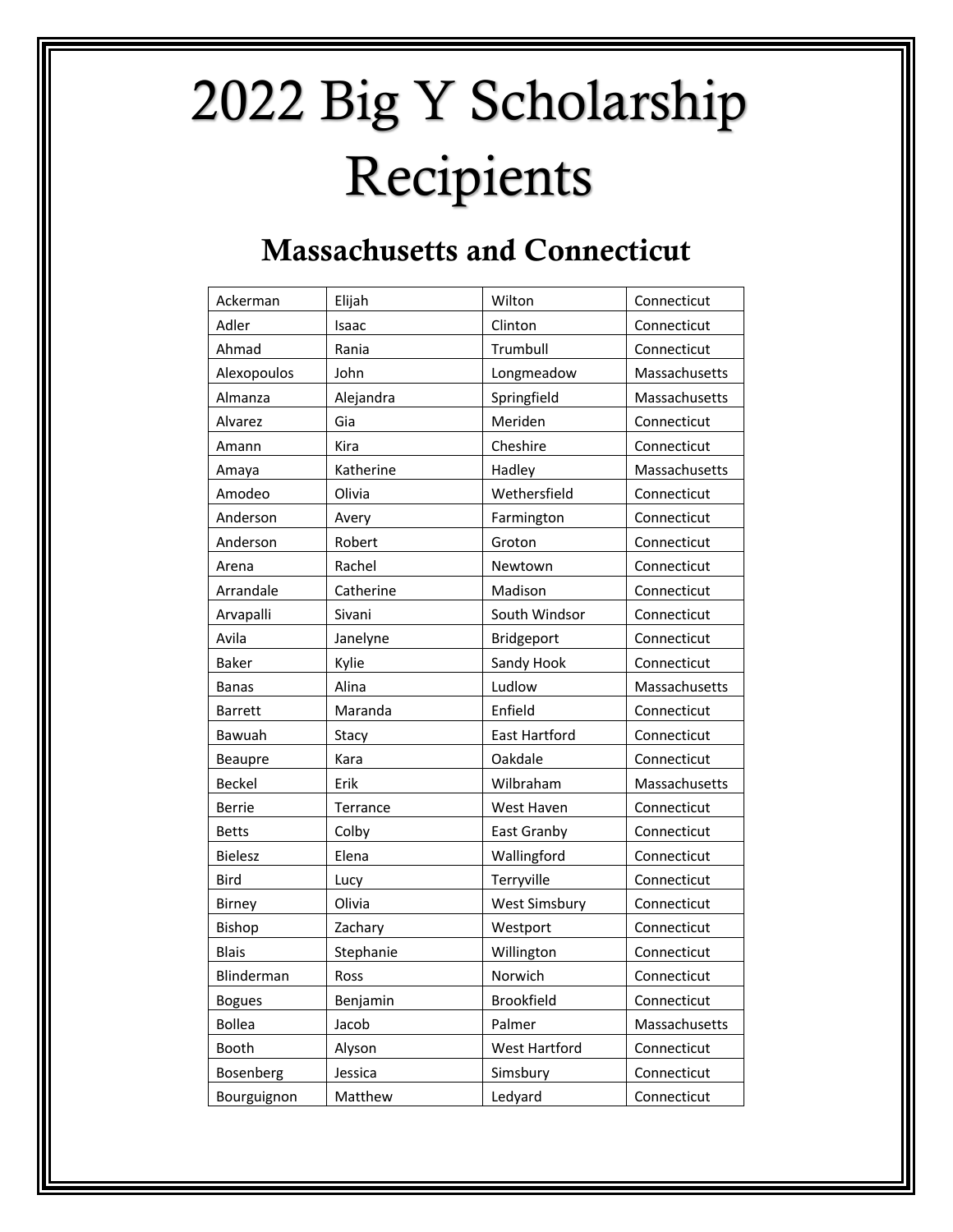| Brenzel        | Rachel         | Westfield            | Massachusetts |
|----------------|----------------|----------------------|---------------|
| <b>Brown</b>   | Logan          | Shelton              | Connecticut   |
| <b>Broyles</b> | Thomas         | Franklin             | Massachusetts |
| <b>Buecker</b> | Curtis         | Oakdale              | Connecticut   |
| <b>Burgos</b>  | Isabel         | <b>East Hartford</b> | Connecticut   |
| <b>Burke</b>   | John-Henry     | Suffield             | Connecticut   |
| <b>Butler</b>  | Emily          | West Springfield     | Massachusetts |
| Cady           | Declan         | Rutland              | Massachusetts |
| Canavan        | Kat            | Tolland              | Connecticut   |
| Canavan        | Victor         | Chicopee             | Massachusetts |
| Canino         | Makayla        | Pittsfield           | Massachusetts |
| Carabetta      | Alexandra      | Southington          | Connecticut   |
| Caruso         | Alyssa         | Derby                | Connecticut   |
| Casey          | Claire         | Wilbraham            | Massachusetts |
| Cassidy        | Rory           | Meriden              | Connecticut   |
| Chaudhry       | Sheza          | East Granby          | Connecticut   |
| Chaves         | Ethan          | Charlton             | Massachusetts |
| Chavez         | Rosa           | Waterbury            | Connecticut   |
| Chekal         | James          | Niantic              | Connecticut   |
| Chen           | Alissa         | Guilford             | Connecticut   |
| Chen           | Kevin          | Quincy               | Massachusetts |
| Chen           | Tiffany        | Sandy Hook           | Connecticut   |
| Ciambriello    | Joseph         | Shelton              | Connecticut   |
| Cichonski      | Ava            | Westfield            | Massachusetts |
| Como           | Riley          | West Warren          | Massachusetts |
| Conant         | <b>Brianna</b> | East Longmeadow      | Massachusetts |
| Connors        | Patrick        | Somers               | Connecticut   |
| Coppola        | Arianna        | Pittsfield           | Massachusetts |
| Corridori      | Josephine      | Webster              | Massachusetts |
| Coville        | Ryan           | Monroe               | Connecticut   |
| Crosby         | Alfred         | Amherst              | Massachusetts |
| Crumrine       | Ashlee         | <b>Bristol</b>       | Connecticut   |
| Cruz           | Gloria         | Springfield          | Massachusetts |
| Cummings       | Tyler          | Monroe               | Connecticut   |
| Curtin         | Sydney-Noelle  | Hadley               | Massachusetts |
| Daggett        | Madison        | Guilford             | Connecticut   |
| Darby          | Leah           | Torrington           | Connecticut   |
| Daruka         | Diya           | Milford              | Connecticut   |
| Dattner        | Alexa          | <b>Brookfield</b>    | Connecticut   |
| Davis          | Kearstyn       | Ware                 | Massachusetts |
| Davis          | Tristen        | Norwell              | Massachusetts |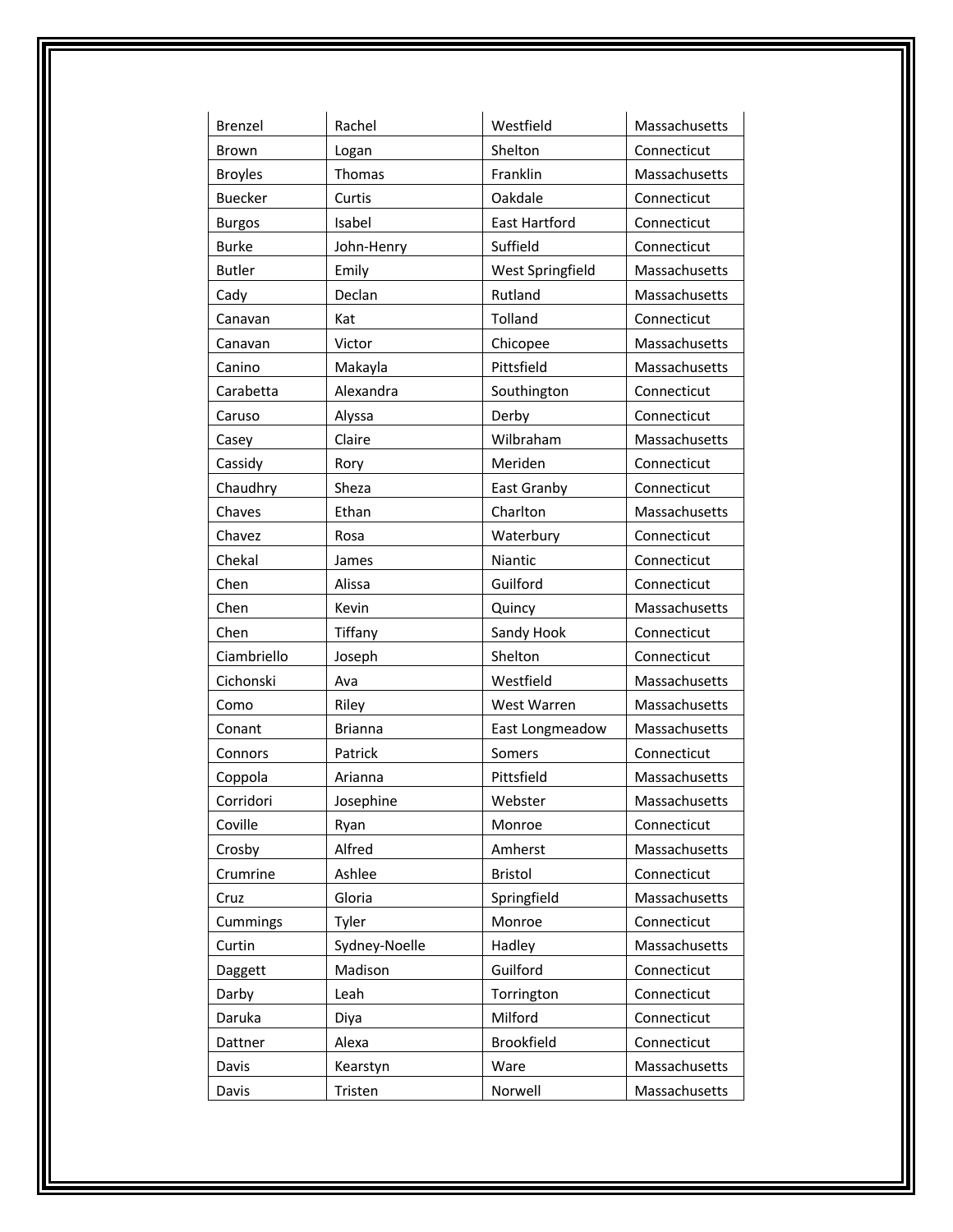| DeDonato      | James        | Hebron                  | Connecticut   |
|---------------|--------------|-------------------------|---------------|
| Dhondup       | Tenzin       | Naugatuck               | Connecticut   |
| Diaz          | Jose         | <b>East Hampton</b>     | Connecticut   |
| Dillon        | Shane        | Springfield             | Massachusetts |
| Donaghue      | Zachary      | Quincy                  | Massachusetts |
| Dowling       | Rebecca      | Winsted                 | Connecticut   |
| Downey        | Julia        | Hampden                 | Massachusetts |
| Doyle         | Aidan        | Kingston                | Massachusetts |
| Doyle         | Sierra       | Torrington              | Connecticut   |
| Ducasse       | Sarah        | Dudley                  | Massachusetts |
| Dunham        | Jordan       | Easthampton             | Massachusetts |
| Dupell        | Jenna        | North Brookfield        | Massachusetts |
| <b>DuPont</b> | Eric         | Pittsfield              | Massachusetts |
| Durkin        | Erin         | Westport                | Connecticut   |
| Duro          | Evi          | waterbury               | Connecticut   |
| Dziewietin    | Ben          | Paxton                  | Massachusetts |
| Ekmalian      | Anthony      | Longmeadow              | Massachusetts |
| Ekstrom       | Alexa        | Monroe                  | Connecticut   |
| Elliot        | Grace        | Lenox                   | Massachusetts |
| Ennis         | Aislinn      | Charlton                | Massachusetts |
| Eppinger      | Spencer      | Marlborough             | Connecticut   |
| Etzel         | Mercy        | Pawcatuck               | Connecticut   |
| Fallon        | Garrett      | <b>Berlin</b>           | Connecticut   |
| Farnoli       | Julia        | Westbrook               | Connecticut   |
| Ferguson      | Lucas        | East Longmeadow         | Massachusetts |
| Fernandes     | <b>Brian</b> | Ludlow                  | Massachusetts |
| Ferro         | Emily        | Weymouth                | Massachusetts |
| Fiorillo      | Emma Ann     | Milford                 | Connecticut   |
| Flournoy      | Anna         | Holden                  | Massachusetts |
| Flynn         | David        | <b>Great Barrington</b> | Massachusetts |
| Fontaine      | Aislynn      | Ludlow                  | Massachusetts |
| Fowler        | Chelsea      | Newtown                 | Connecticut   |
| Frankopoulos  | Alexia       | Groton                  | Connecticut   |
| Freeman       | Samuel       | Westbrook               | Connecticut   |
| Frost         | Einin        | East Hampton            | Connecticut   |
| Fulmer        | Jessica      | Spencer                 | Massachusetts |
| Fustini       | Olivia       | Mystic                  | Connecticut   |
| Gage          | Madison      | Cheshire                | Massachusetts |
| Gallaway      | Kaelyn       | New Hartford            | Connecticut   |
| Gallicchio    | Giuseppe     | New Haven               | Connecticut   |
| Gardell       | Amanda       | Monson                  | Massachusetts |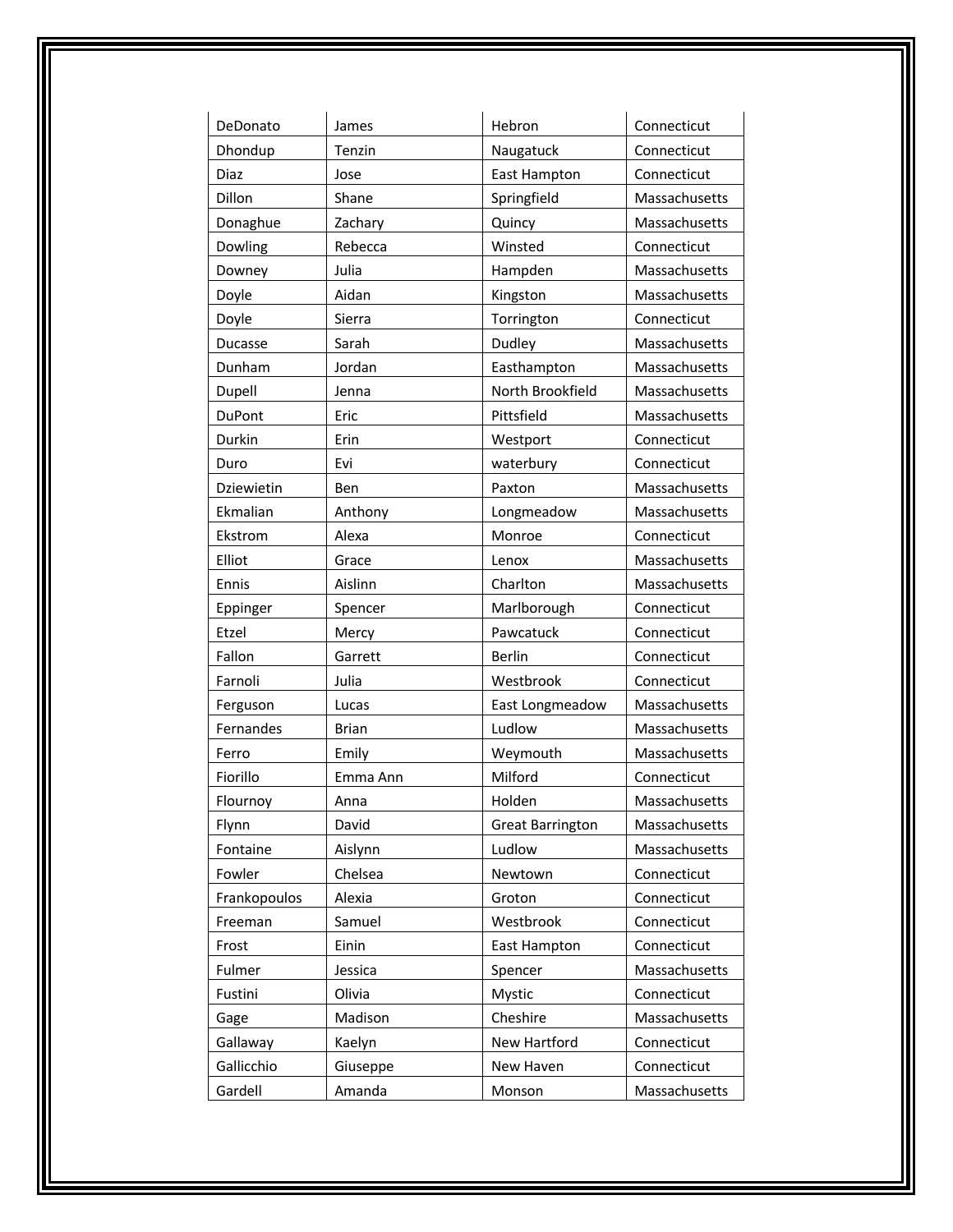| Garrity         | William        | Pittsfield           | Massachusetts |
|-----------------|----------------|----------------------|---------------|
| Gause           | <b>Travis</b>  | Springfield          | Massachusetts |
| Gersten         | Scott          | Danbury              | Connecticut   |
| Ghazagh         | Arezoo         | Milford              | Connecticut   |
| Gibson          | Abigail        | Pawcatuck            | Connecticut   |
| Giordano        | Kevin          | Monroe               | Connecticut   |
| Gleissner       | Chloe          | <b>Bethel</b>        | Connecticut   |
| Gonzalez        | Nazarelie      | Springfield          | Massachusetts |
| Gonzalez        | Kiana          | Wilbraham            | Massachusetts |
| Govoni          | Chloe          | Blandford            | Massachusetts |
| Gray            | Katie          | Oxford               | Connecticut   |
| Greene          | Jackson        | Leeds                | Massachusetts |
| Gregor          | Isabella       | New Hartford         | Connecticut   |
| Gripper         | Louis          | Ansonia              | Connecticut   |
| Gumbert         | Stacey         | Winsted              | Connecticut   |
| Haefele         | Madeline       | Oxford               | Connecticut   |
| Haji            | Faduma         | Springfield          | Massachusetts |
| Hale            | Ryan           | Worcester            | Massachusetts |
| Hall            | George         | Meriden              | Connecticut   |
| Hanna           | Sofia          | <b>West Simsbury</b> | Connecticut   |
| Hannigan        | Nicole         | Chester              | Massachusetts |
| Harvey          | Ashley         | Dudley               | Massachusetts |
| Hasic           | <b>Tarik</b>   | Clinton              | Connecticut   |
| Hennessey       | <b>Beckett</b> | <b>Bristol</b>       | Connecticut   |
| Hettiarachchi   | Ineshka        | Glastonbury          | Connecticut   |
| Hickey          | Amelia         | Manchester           | Connecticut   |
| Hidalgo Batista | Ivori          | Worcester            | Massachusetts |
| Hines           | Michael        | Franklin             | Massachusetts |
| Hogan           | Gabrielle      | Chicopee             | Massachusetts |
| Hua             | Chelsea        | Springfield          | Massachusetts |
| Huang           | Ryan           | East Lyme            | Connecticut   |
| Hufschmied      | Amelia         | Newtown              | Connecticut   |
| Humphries       | Evelyn         | Longmeadow           | Massachusetts |
| Hurlburt        | Samuel         | Meriden              | Connecticut   |
| Hutchinson      | Alexander      | Granby               | Massachusetts |
| Huynh           | Nhi            | Worcester            | Massachusetts |
| Hyder           | Michael        | Derby                | Connecticut   |
| Jackman         | Miriam         | Avon                 | Connecticut   |
| Jacob           | Ashley         | Shelton              | Connecticut   |
| Janco           | Jacob          | New Hartford         | Connecticut   |
| Jarvis          | Tyler          | <b>Branford</b>      | Connecticut   |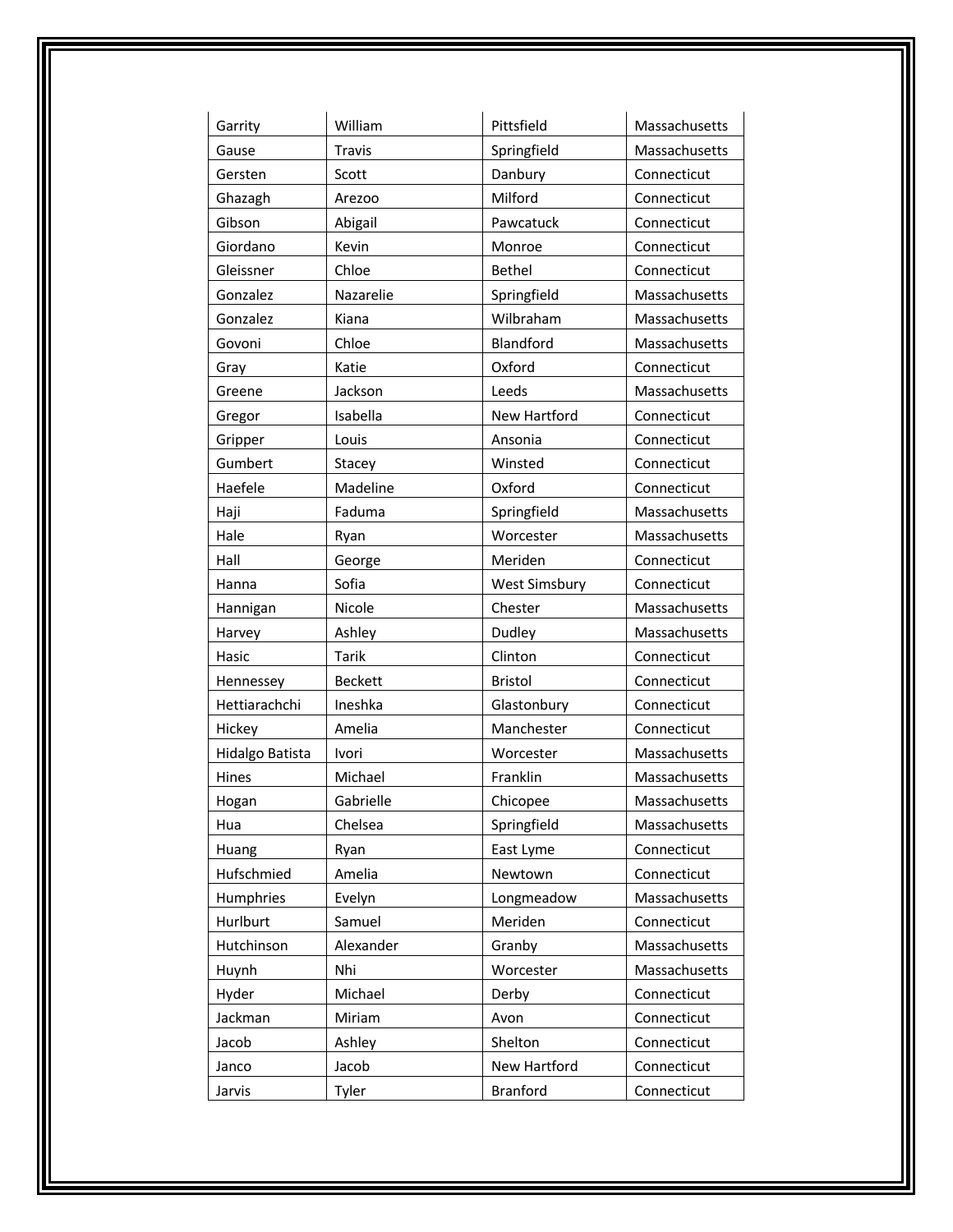| Jennings      | Kyle          | Simsbury             | Connecticut   |
|---------------|---------------|----------------------|---------------|
| Jiang         | Eveleen       | Orange               | Connecticut   |
| Jobst         | Sierra        | Bernardston          | Massachusetts |
| Jorgensen     | Abigail       | East Lyme            | Connecticut   |
| Jortner       | <b>Bianca</b> | Easton               | Connecticut   |
| Junaedi       | Joanne        | Cheshire             | Connecticut   |
| Kataria       | Kush          | Ellington            | Connecticut   |
| Kayi          | Mehdi         | Allston              | Massachusetts |
| Kellner       | Greyson       | Simsbury             | Connecticut   |
| Kennedy       | Evan          | Wilbraham            | Massachusetts |
| Kennedy       | Sophia        | South Hadley         | Massachusetts |
| Keyes         | Megan         | Readsboro            | Vermont       |
| Keyser-Parker | Tristan       | Ashfield             | Massachusetts |
| Kidd          | Owen          | Norwood              | Massachusetts |
| Kilcomons     | Kevin         | Waterford            | Connecticut   |
| Kingsley      | Allison       | Southwick            | Massachusetts |
| Kittross      | Cecilia       | Lenox                | Massachusetts |
| Klekotka      | Kayla         | Granby               | Massachusetts |
| Klekotka      | Ariana        | Granby               | Massachusetts |
| Klekotka      | Emma          | Granby               | Massachusetts |
| Klem          | Erin          | Southington          | Connecticut   |
| Klingensmith  | Avery         | Belchertown          | Massachusetts |
| Koester       | Lucy          | Northfield           | Massachusetts |
| Kolz          | Sydney        | Oakdale              | Connecticut   |
| Kozak         | Aleksandra    | Shelton              | Connecticut   |
| Kraft         | Benjamin      | Fairfield            | Connecticut   |
| Kralic        | Audrey        | Bolton               | Connecticut   |
| Krishna       | Eashwar       | <b>West Hartford</b> | Connecticut   |
| Kudler        | Sophie        | <b>West Hartford</b> | Connecticut   |
| Kuhn          | Grace         | Westfield            | Massachusetts |
| Laguerre      | Leo           | Ludlow               | Massachusetts |
| Lam           | Darlene       | Springfield          | Massachusetts |
| Langevin      | Cassidy       | Enfield              | Connecticut   |
| Langford      | Isabella      | Westfield            | Massachusetts |
| Langworth     | Charles       | Trumbull             | Connecticut   |
| Lanzafame     | Eve           | Hadley               | Massachusetts |
| LaPreay       | Arielle       | East Haddam          | Connecticut   |
| Larson        | Jack          | Manchester           | Connecticut   |
| Lawson        | Dylan         | Enfield              | Connecticut   |
| Lazinsk       | Sarah         | Avon                 | Connecticut   |
| Lazzara       | Grace         | <b>Berlin</b>        | Connecticut   |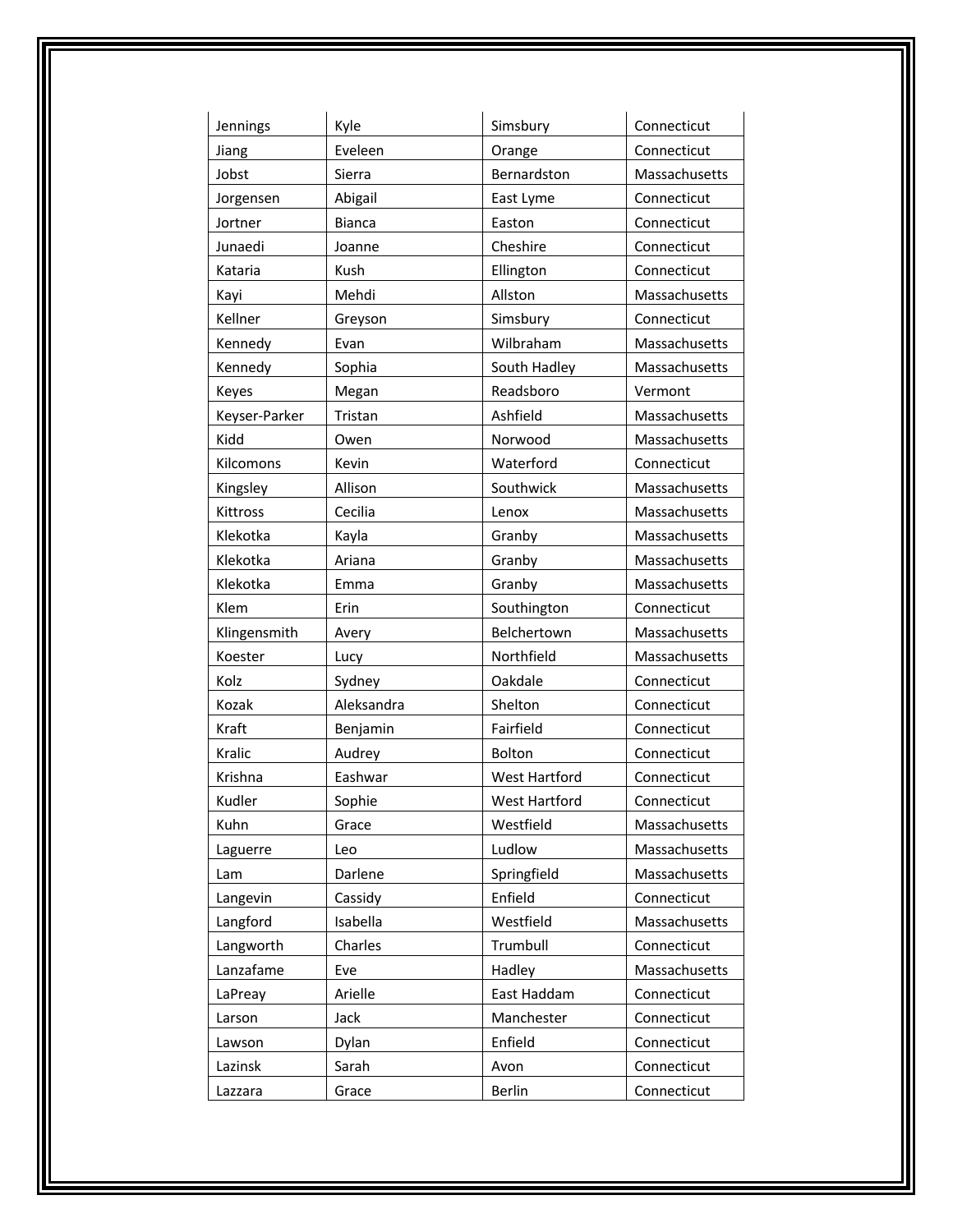| Lenz       | Paloma         | Danbury           | Connecticut   |
|------------|----------------|-------------------|---------------|
| Lepper     | Abigail        | Dudley            | Massachusetts |
| Levesque   | Dylan          | East Hampton      | Connecticut   |
| Li         | Tracy          | Old Saybrook      | Connecticut   |
| Lienau     | Janey          | New Haven         | Connecticut   |
| Long       | Monich         | Granby            | Massachusetts |
| Longo      | Anthony        | Hingham           | Massachusetts |
| Lorenzo    | Keyshla        | Palmer            | Massachusetts |
| Los        | <b>Brielle</b> | Chicopee          | Massachusetts |
| Losty      | Katelyn        | Orange            | Connecticut   |
| Lowe       | Rachael        | Wilbraham         | Massachusetts |
| Lucia      | Kasey          | South Windsor     | Connecticut   |
| Lurie      | Elliot         | Newtown           | Connecticut   |
| Lyden      | Alexandria     | Petersham         | Massachusetts |
| Ma         | Adam           | Middlebury        | Connecticut   |
| Ma         | Joanna         | <b>Brookfield</b> | Connecticut   |
| Maddock    | Emerson        | Rocky Hill        | Connecticut   |
| Maggipinto | Michael        | Springfield       | Massachusetts |
| Mahoney    | Malcolm        | Ludlow            | Massachusetts |
| Makosky    | Garrett        | East Longmeadow   | Massachusetts |
| Malhotra   | Vayshnav       | Franklin          | Massachusetts |
| Maloney    | Kely           | Manchester        | Connecticut   |
| Maloney    | Kaitlin        | Plymouth          | Massachusetts |
| Maluf      | Marco          | Eastford          | Connecticut   |
| Mandeville | Kaitlynn       | Enfield           | Connecticut   |
| Manning    | Thomas         | Wilbraham         | Massachusetts |
| Marino     | Haley          | Uncasville        | Connecticut   |
| Marion     | Amanda         | Quincy            | Massachusetts |
| Markman    | Juliette       | Cheshire          | Connecticut   |
| Marquis    | Ryan           | Brookfield        | Connecticut   |
| Marzino    | Santina        | Peabody           | Massachusetts |
| Masarur    | Sidharth       | South Windsor     | Connecticut   |
| McCarty    | Sean           | Dudley            | Massachusetts |
| McCasland  | Zoe            | Naugatuck         | Connecticut   |
| McCluskey  | <b>Tess</b>    | Pittsfield        | Massachusetts |
| McCormick  | Jeremy         | Westfield         | Massachusetts |
| Medolli    | Juljana        | Newington         | Connecticut   |
| Meeker     | Emily          | Cromwell          | Connecticut   |
| Melnick    | Noel           | Thorndike         | Massachusetts |
| Mercier    | Simeon         | Pittsfield        | Massachusetts |
| Metz       | Bronwyn        | Brookfield        | Connecticut   |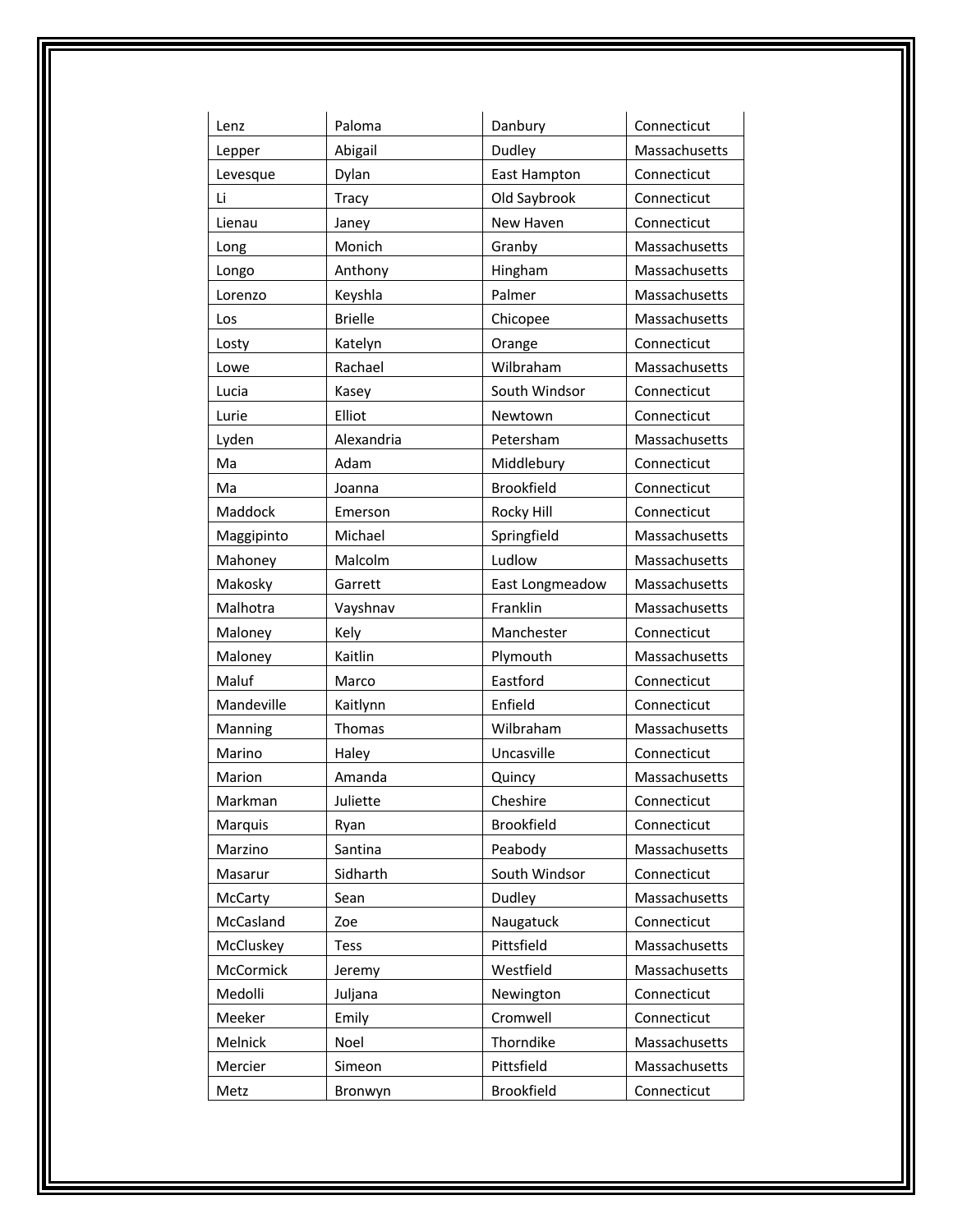| Meunier        | Eleanor  | Huntington          | Massachusetts |
|----------------|----------|---------------------|---------------|
| Minarik        | Colin    | Webster             | Massachusetts |
| Montague       | Kiley    | New Milford         | Connecticut   |
| Monterosso     | Caden    | Pittsfield          | Massachusetts |
| Moriarty       | Sara     | East Longmeadow     | Massachusetts |
| Morneau        | Ryan     | East Longmeadow     | Massachusetts |
| Moser          | Emma     | Adams               | Massachusetts |
| Mosharraf      | Ahnaf    | Cheshire            | Connecticut   |
| Mulcahey       | Thomas   | Bridgewater         | Massachusetts |
| Mulvehill      | Nora     | Westhampton         | Massachusetts |
| Murdock        | Matthew  | <b>Beacon Falls</b> | Connecticut   |
| Murphy         | Bennett  | Lebanon             | Connecticut   |
| Murphy         | Maire    | Wilbraham           | Massachusetts |
| Musante        | Melissa  | Orange              | Connecticut   |
| <b>Myers</b>   | Elle     | Old Lyme            | Connecticut   |
| Naik           | Jaideep  | South Windsor       | Connecticut   |
| Ninotti        | Walter   | Westfield           | Massachusetts |
| Noreika        | Luke     | Mystic              | Connecticut   |
| Novinger       | Samantha | Douglas             | Massachusetts |
| O'Brien        | Joshua   | Chicopee            | Massachusetts |
| Ortiz-Sinclair | Melissa  | New Canaan          | Connecticut   |
| Otero          | Angel    | Worcester           | Massachusetts |
| O'Toole        | Jessica  | Norwood             | Massachusetts |
| Owens          | Kayla    | Seekonk             | Massachusetts |
| Palhares       | Jacob    | Peabody             | Massachusetts |
| Palmer         | Samantha | Templeton           | Massachusetts |
| Palomba        | Samuel   | Monroe              | Connecticut   |
| Pascarelli     | Leah     | Norwalk             | Connecticut   |
| Patel          | Jay      | Guilford            | Connecticut   |
| Patel          | Diya     | Shelton             | Connecticut   |
| Patel          | Easha    | Ellington           | Connecticut   |
| Pater          | William  | Tolland             | Connecticut   |
| Patkoske       | Madison  | Wethersfield        | Connecticut   |
| Peets          | Jessica  | Webster             | Massachusetts |
| Penta          | Kyle     | Blackstone          | Massachusetts |
| Pereira        | Krysta   | Cromwell            | Connecticut   |
| Pereira        | Jamie    | Enfield             | Connecticut   |
| Petrosky       | Grant    | South Hadley        | Massachusetts |
| Picard         | Aaron    | Ludlow              | Massachusetts |
| Pierce         | Matthew  | North Stonington    | Connecticut   |
| Pietrucha      | Victoria | Berlin              | Connecticut   |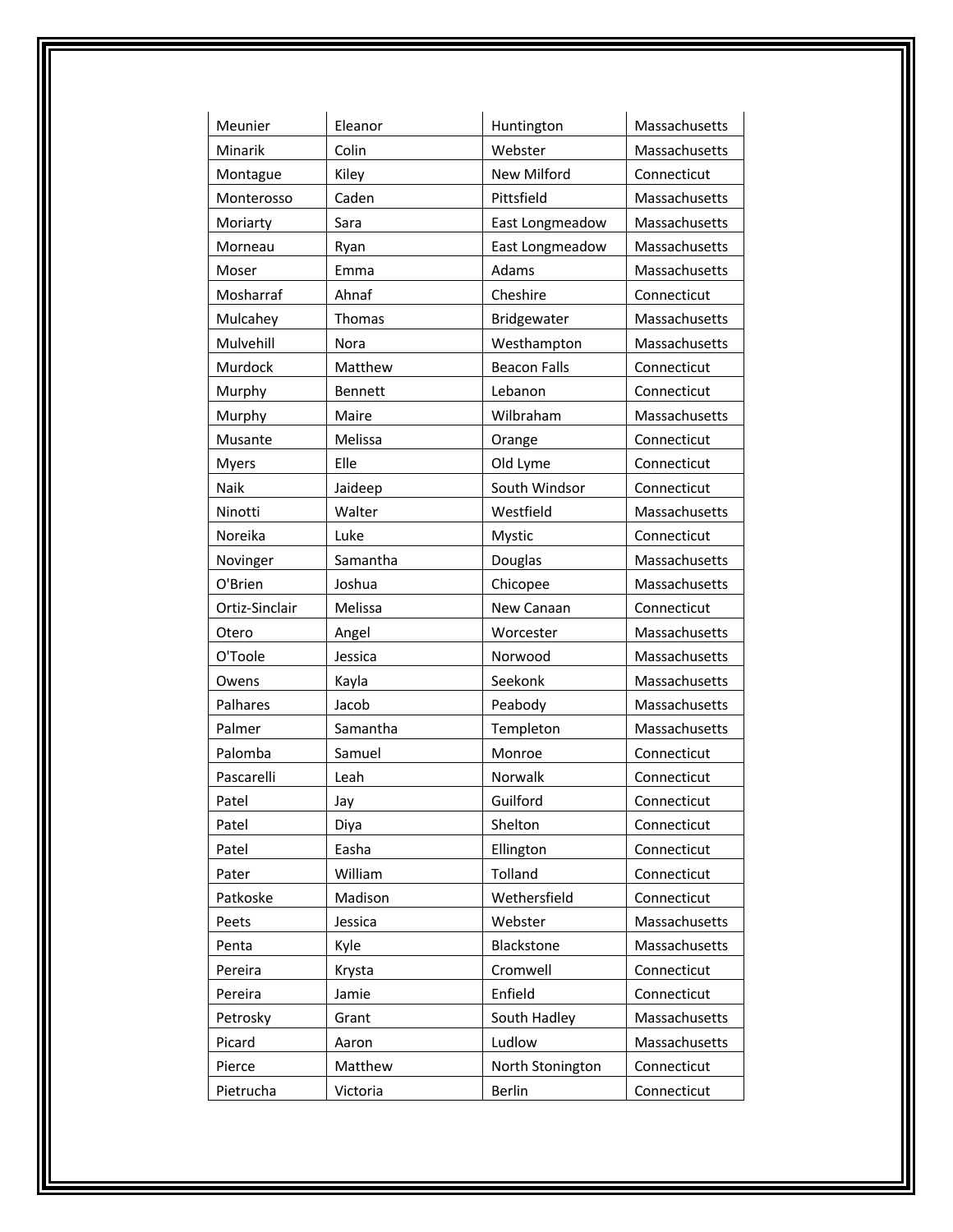| Pinto       | Dylan                | Monroe             | Connecticut   |
|-------------|----------------------|--------------------|---------------|
| Pitoniak    | Samantha             | Southwick          | Massachusetts |
| Poole       | Wyatt                | East Longmeadow    | Massachusetts |
| Pothier     | Jack                 | Moosup             | Connecticut   |
| Potorski    | Julia                | Ludlow             | Massachusetts |
| Potvin      | Alyssa               | Pittsfield         | Massachusetts |
| Pouliot     | Emma                 | South Hadley       | Massachusetts |
| Powers      | Mackenzie            | Milford            | Connecticut   |
| Praskievicz | Ashley               | Wolcott            | Connecticut   |
| Proulx      | Jacob                | Westfield          | Massachusetts |
| Rabinowitz  | Hannah               | Weatogue           | Connecticut   |
| Racela      | Shasta               | Adams              | Massachusetts |
| Ravi        | Shoubhit             | Rocky Hill         | Connecticut   |
| Raymond     | Andrew               | East Longmeadow    | Massachusetts |
| Reed        | Jason                | Hopedale           | Massachusetts |
| Rene        | Nyah                 | Meriden            | Connecticut   |
| Reschny     | Jessica              | Griswold           | Connecticut   |
| Ribeiro     | Nicholas             | Prospect           | Connecticut   |
| Richmond    | Camille              | Florence           | Massachusetts |
| Riordan     | Roan                 | Monroe             | Connecticut   |
| Rivera      | Madison              | Tariffville        | Connecticut   |
| Robak       | Julia                | Chicopee           | Massachusetts |
| Robak       | Samantha             | Chicopee           | Massachusetts |
| Robinshaw   | Kylie                | South Windsor      | Connecticut   |
| Robinson    | Zachary              | Gales Ferry        | Connecticut   |
| Roch        | Shannon              | Leverett           | Massachusetts |
| Rogers      | Kiara                | East Longmeadow    | Massachusetts |
| Romaniello  | Anthony              | <b>New Milford</b> | Connecticut   |
| Roumeliotis | James                | East longmeadow    | Massachusetts |
| Rovelli     | Gage                 | Durham             | Connecticut   |
| Ru          | Cai Yi               | Uncasville         | Connecticut   |
| Ruggeri     | Ariah                | Mystic             | Connecticut   |
| Ryan        | Patrick              | Dudley             | Massachusetts |
| Ryczek      | Jack                 | Chicopee           | Massachusetts |
| Salustri    | Laurie               | Monroe             | Connecticut   |
| Saracino    | Victoria             | Seymour            | Connecticut   |
| Sarnie      | Mia                  | Wrentham, Ma       | Massachusetts |
| Sarno       | Joe                  | Wilbraham          | Massachusetts |
|             | <b>Brandon David</b> |                    |               |
| Sawabi      | Joseph               | Ware               | Massachusetts |
| Scanlon     | Samantha             | South Deerfield    | Massachusetts |
| Scanlon     | Samantha             | South Deerfield    | Massachusetts |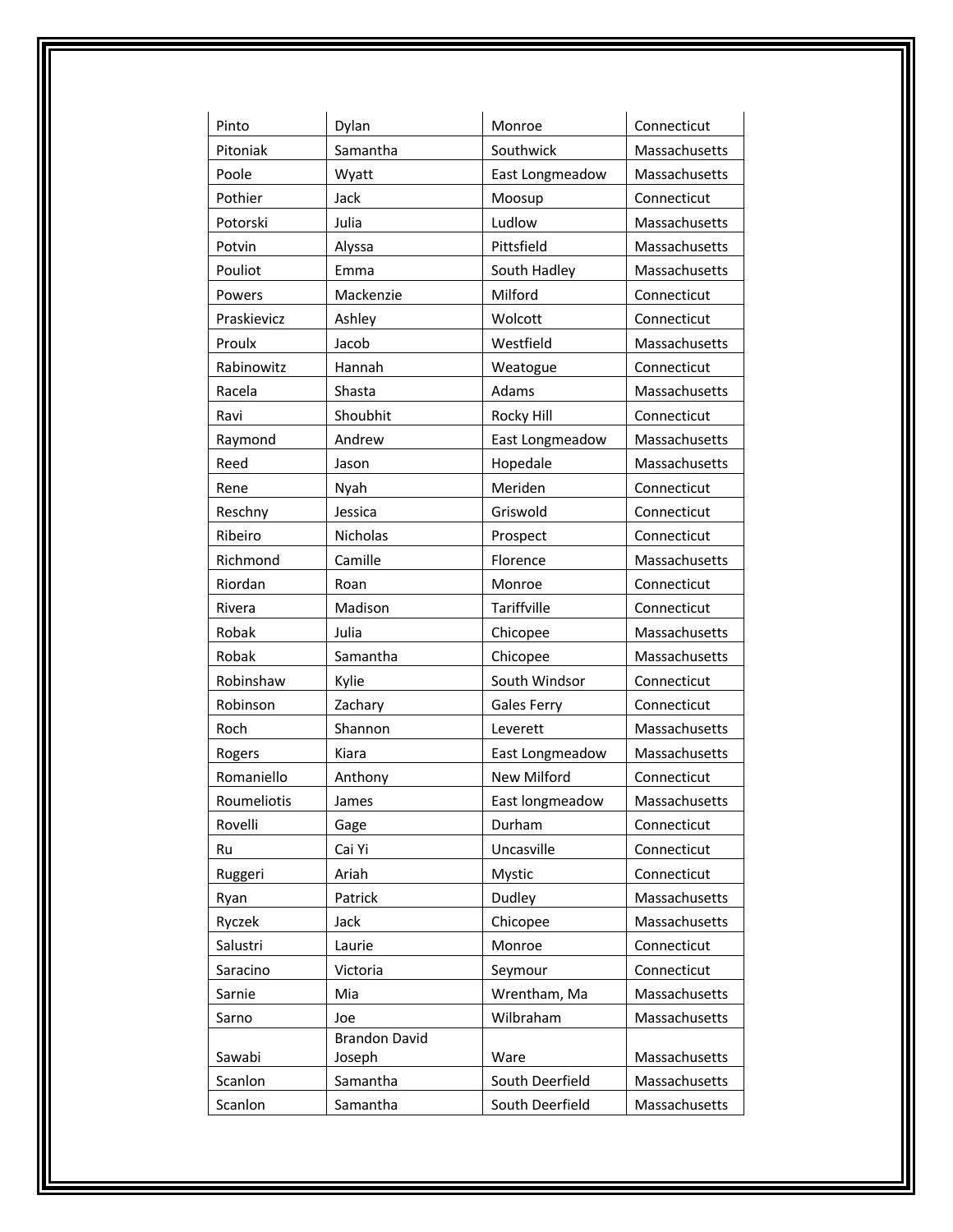| Schlinger      | Ashley         | Montague            | Massachusetts |
|----------------|----------------|---------------------|---------------|
| Seltzer        | Anne           | Waterford           | Connecticut   |
| Senquiz        | Maya           | Monson              | Massachusetts |
| Shadman        | Caroline       | Northford           | Connecticut   |
| Shah           | Angel          | Walpole             | Massachusetts |
| Sharpe         | Jackson        | <b>Brookfield</b>   | Connecticut   |
| Simmons        | Dennis         | Heath               | Massachusetts |
| Sinha          | Shreya         | Avon                | Connecticut   |
| Slavin         | Colin          | Prospect            | Connecticut   |
| Smardon        | Alexandra      | Scotland            | Connecticut   |
| Smith          | Ella           | Chicopee            | Massachusetts |
| Smith          | Sydney         | South Hadley        | Massachusetts |
| Smith          | Ainsley        | East Longmeadow     | Massachusetts |
| Sordi          | Christina      | Bethlehem           | Connecticut   |
| Sorrell        | <b>Brandon</b> | Canaan              | Connecticut   |
| Soter          | Gabrielle      | Spencer             | Massachusetts |
| Springer       | Sarah          | East Granby         | Connecticut   |
| Stanizzi       | Kaitlyn        | Enfield             | Connecticut   |
| Steele         | Clara          | Weatouge            | Connecticut   |
| <b>Stewart</b> | Kelsey         | New Milford         | Connecticut   |
| Stowe          | Amanda         | Newtown             | Connecticut   |
| Stucenski      | Troy           | Westfield           | Massachusetts |
| Sughrue        | Elena          | Newtown             | Connecticut   |
| Suomala        | Quinn          | Wilbraham           | Massachusetts |
| Susca          | Jack           | Wethersfield        | Connecticut   |
| Swanson        | Emma           | Andover             | Connecticut   |
| Swerling       | Jason          | Ivoryton            | Connecticut   |
| Swetz          | Sarah          | <b>New Hartford</b> | Connecticut   |
| Szawerda       | Stefanie       | Meriden             | Connecticut   |
| Taha           | Ola            | Manchester          | Connecticut   |
| <b>Tarbox</b>  | Emily          | Plainfield          | Connecticut   |
| Tarrant        | Sam            | New Milford         | Connecticut   |
| Taxter         | Samantha       | West Stockbridge    | Massachusetts |
| Telladira      | Anthony        | Pittsfield          | Massachusetts |
| Thibault       | Alexander      | Torrington          | Connecticut   |
| Tondora        | Rylee          | Milford             | Connecticut   |
| Towle          | Ava            | Holden              | Massachusetts |
| Treschuk       | Harper         | Fairfield           | Connecticut   |
| Turner         | Lillian        | Mystic              | Connecticut   |
| Uchneat        | Kyle           | Hadley              | Massachusetts |
| Ueki           | Yukiyo         | Amherst             | Massachusetts |